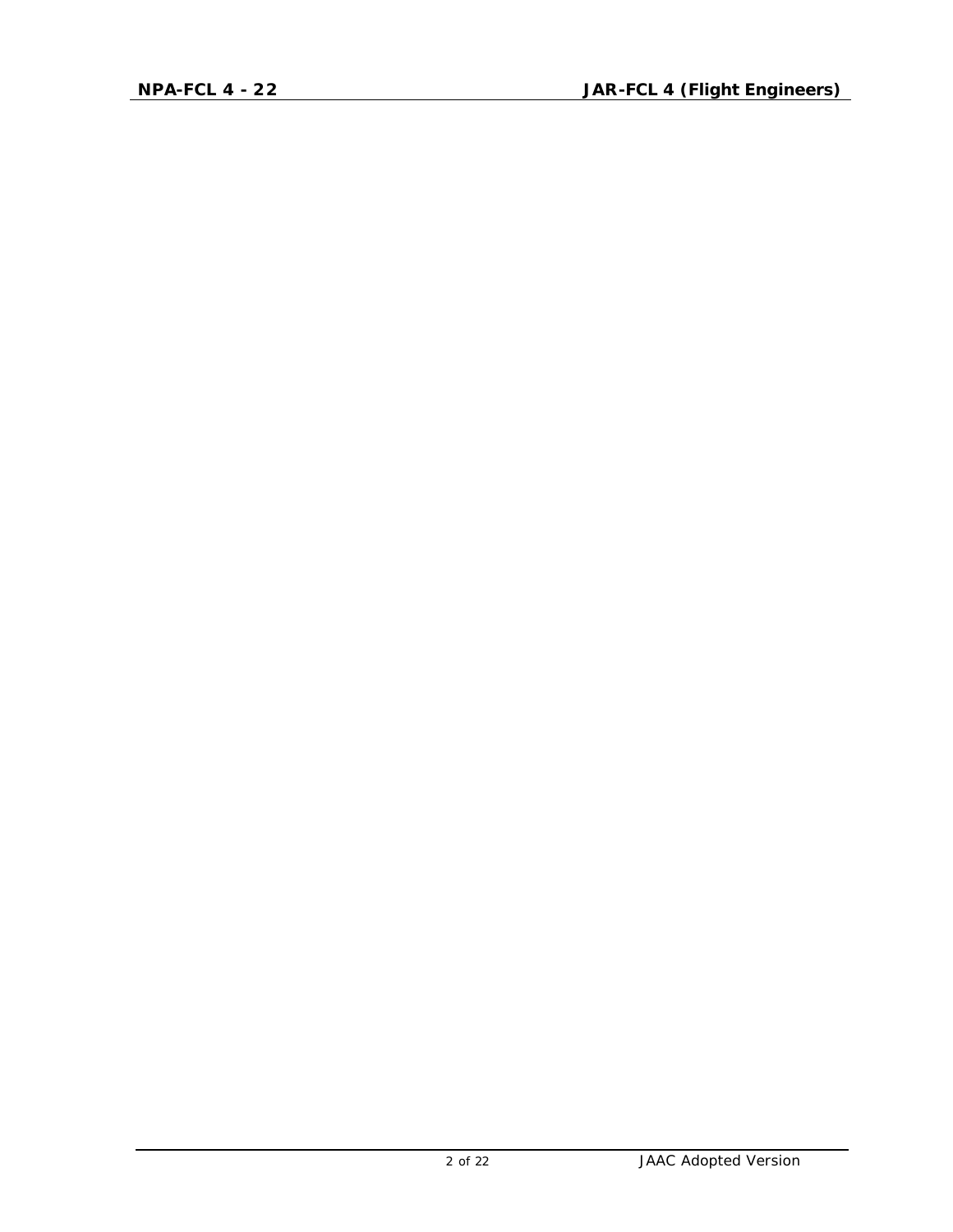## **Subpart A**

### **GENERAL REQUIREMENTS**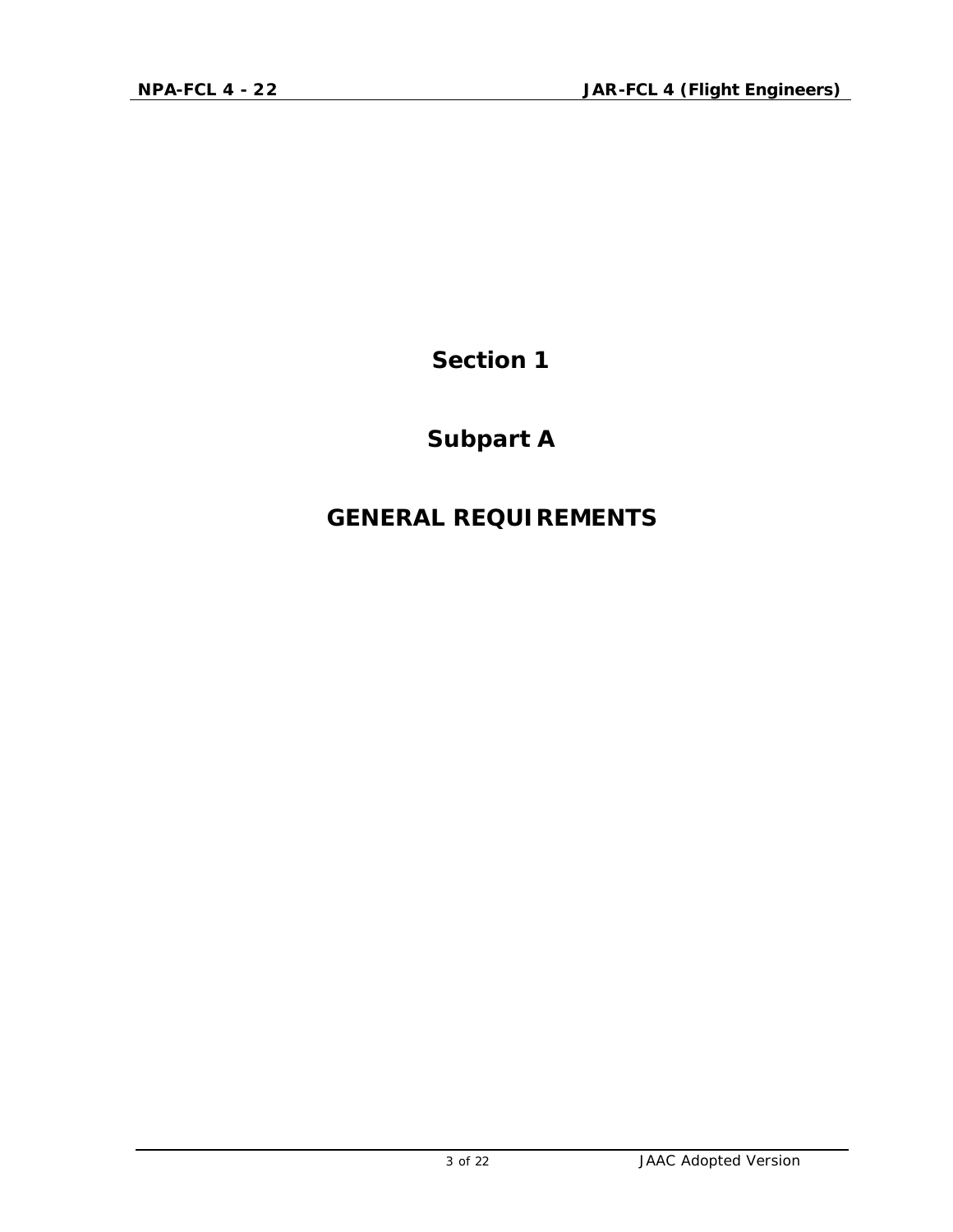#### **JAR-FCL 4.001 Definitions and Abbreviations**

*Amendment to the definition Flight Engineer*

Flight e*E*ngineer:

A Flight Engineer is a person who complies with the requirements in JAR-FCL **4** (also in Section 2).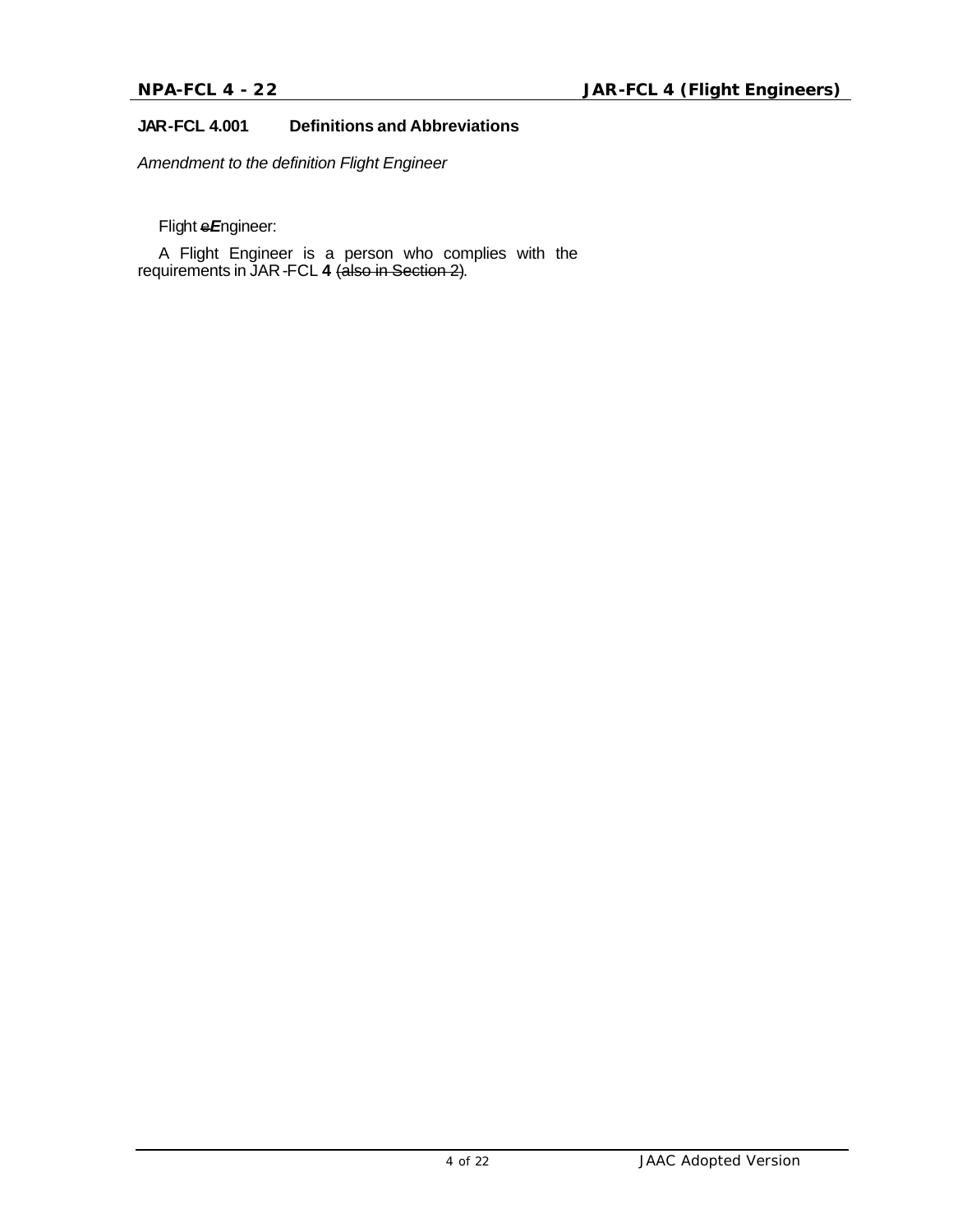#### **JAR-FCL 4.010 Basic authority to act as a flight crew member**

*Adjustment of paragraph (c) (2)*

(c) (2) If a JAA Member State establishes that an applicant or licence holder of a JAR-FCL licence issued by another JAA Member State has not met, or no longer meets, the requirements of JAR-FCL or relevant national law of the State in which an aircraft is being flown, the JAA Member State shall inform the State of licence issue and the Licensing Division of the Central JAA. In accordance with its national law, a JAA Member State may direct that in the interest of safety an applicant or licence holder it has duly reported to the State of licence issue and the JAA for the above reason may not aet as a flight engineer *exercise the privileges of his licence* in any aircraft registered in that State or act as a flight engineer in any aircraft in that State's airspace.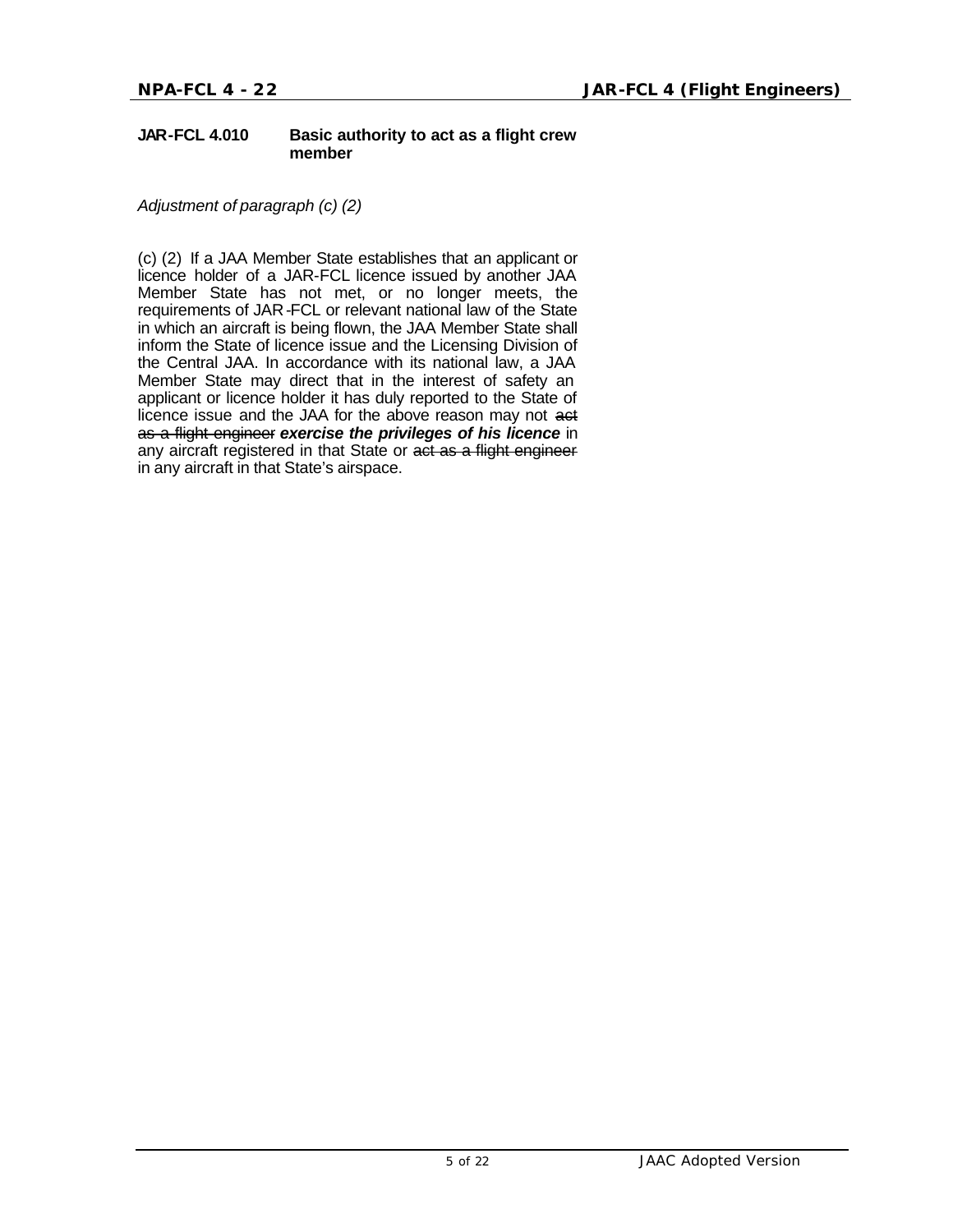#### **JAR-FCL 4.015 Acceptance of licenses, ratings, authorisations, approvals or certificates**

*Adjustment of paragraph (a)(2)*

(a) *Licences, ratings, authorisations, approvals or certificates issued by JAA Member States*

(2) Training for a flight engineer's licence performed after March 2000 and in accordance with all the requirements of JAR-FCL and associated procedures shall be accepted for the issuance of JAR-FCL licences and ratings, provided that licences in accordance with JAR-FCL shall not be issued until after 1 January 2003.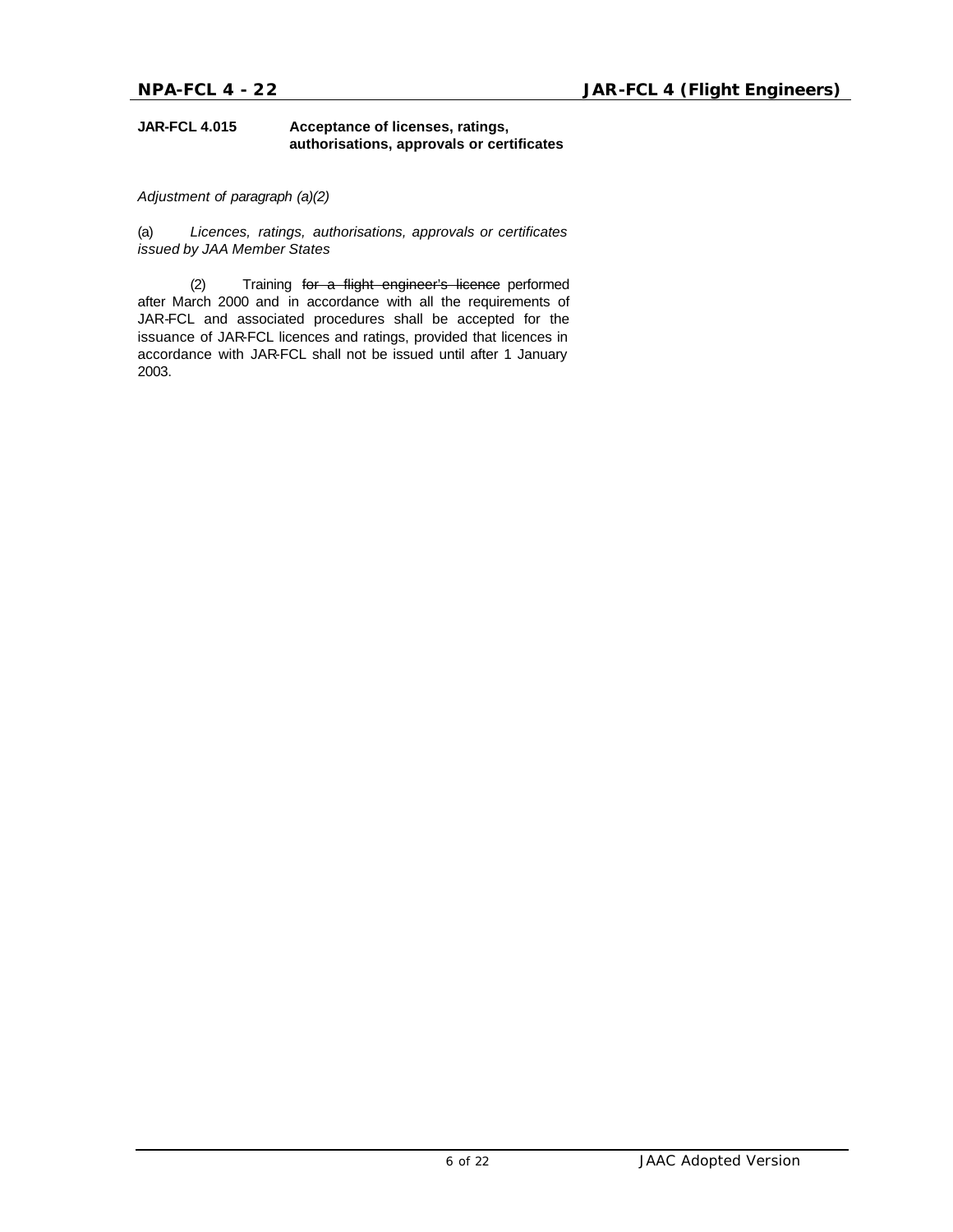#### **JAR-FCL 4.016 Credit given to a holder of a licence issued by a non- JAA State**

*Editorial* 

(b) The holder of a F/EL issued in accordance with ICAO Annex 1 who meets the flying experience requirements of Appendix 1 to JAR-FCL 4.015 may be exempted from the requirements to undergo approved training prior to undertaking the theoretical knowledge examinations and the skill test, if that licence contains a valid type rating for the aeroplane to be used for the F/E*L* skill test.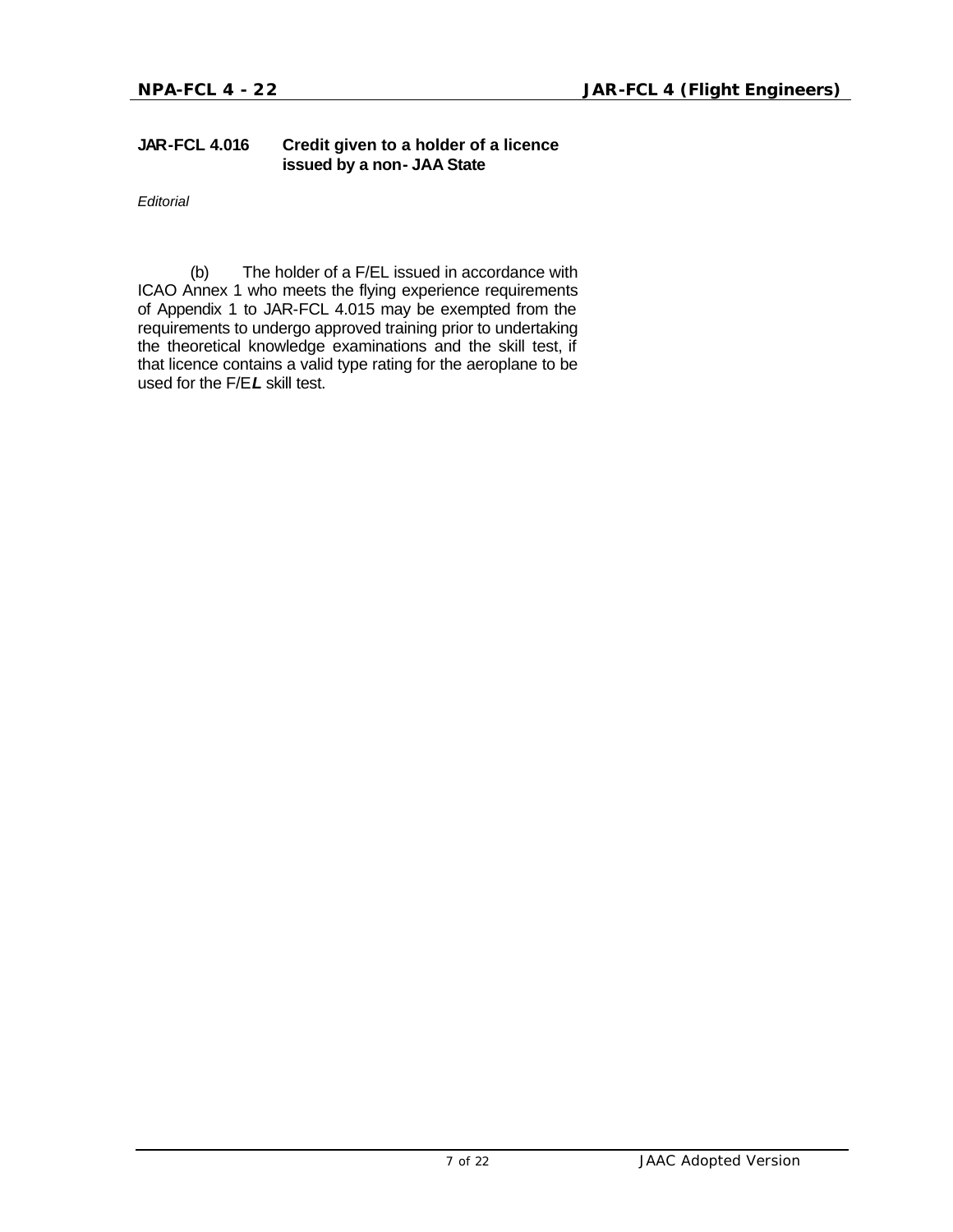#### **JAR-FCL 4.035 Medical fitness**

*Amendment of paragraph (b)*

(b) Requirement for medical certificate. In order to apply for or to exercise the privileges of a licence, the applicant or the holder shall hold a medical certificate issued in accordance with the provisions of JAR-FCL Part 3 (Medical) and appropriate to the privileges of the licence*.*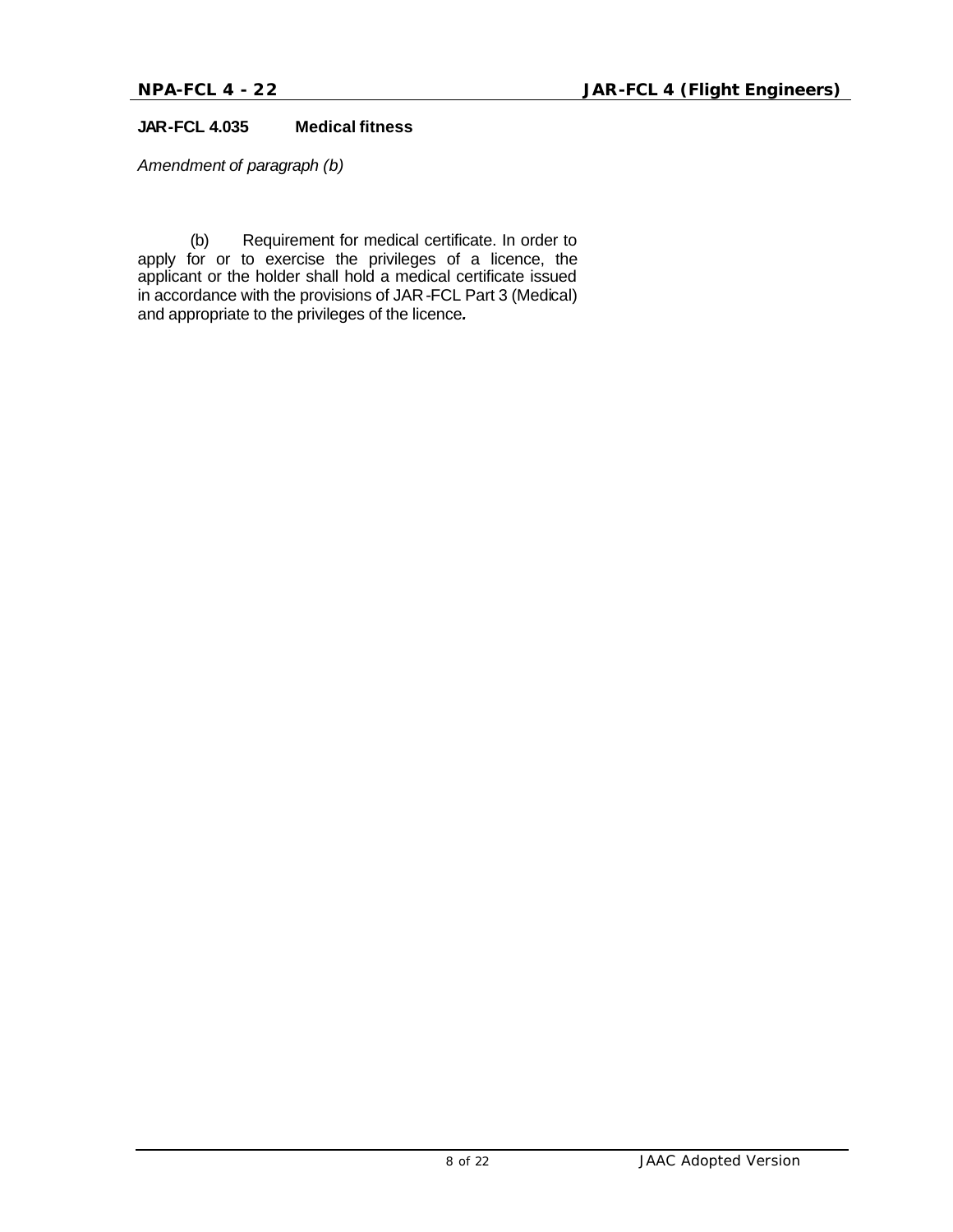#### **JAR-FCL 4.045 Special circumstances**

#### *Editorial*

(b) The exemptions are divided into short term exemptions and long term exemptions (more than six months). The granting of a long term exemption may only be undertaken in agreement with the JAA FCL Committee *Licensing Sectorial Team*.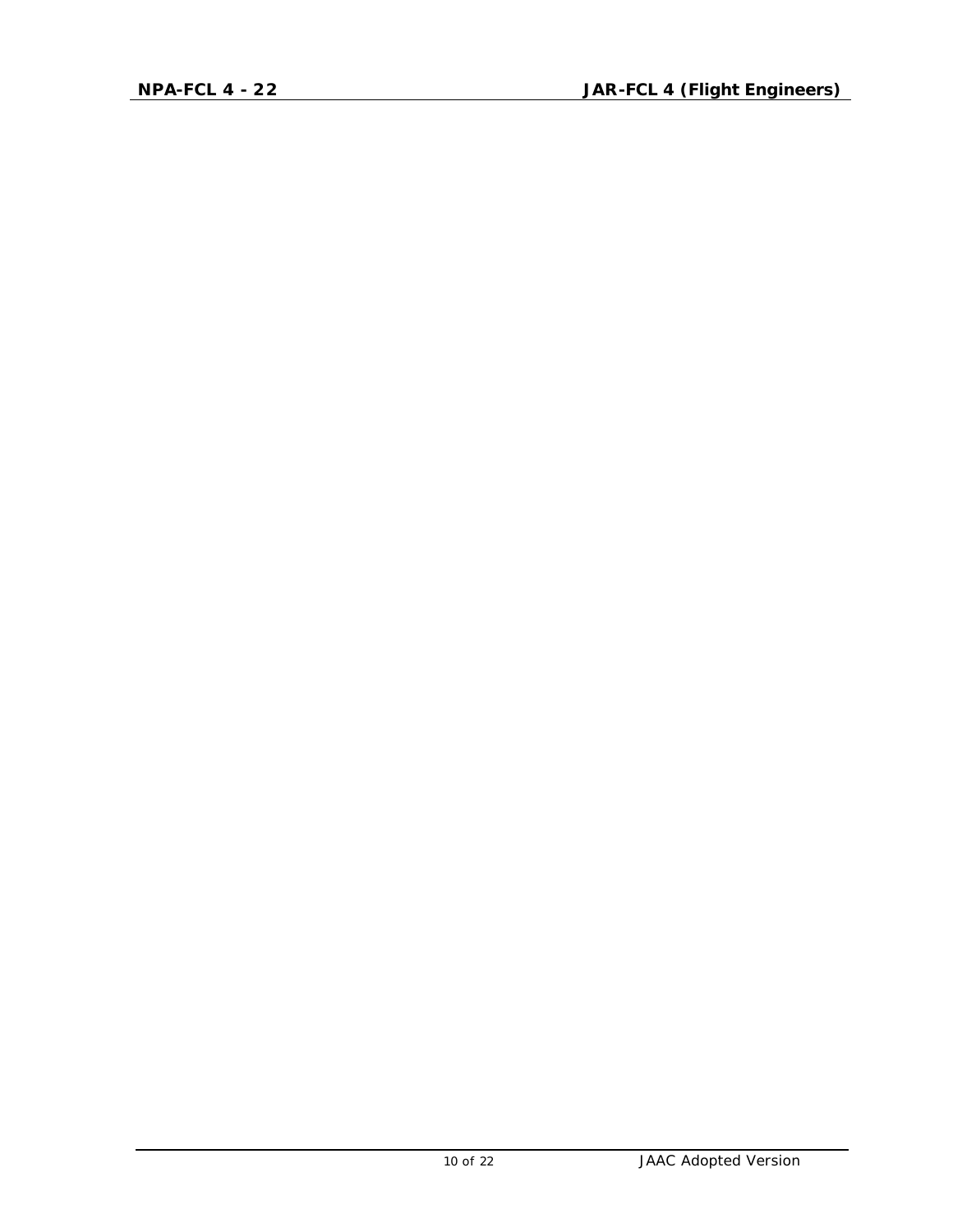**Subpart D**

**Flight Engineer Licence F/EL (Flight Engineers)**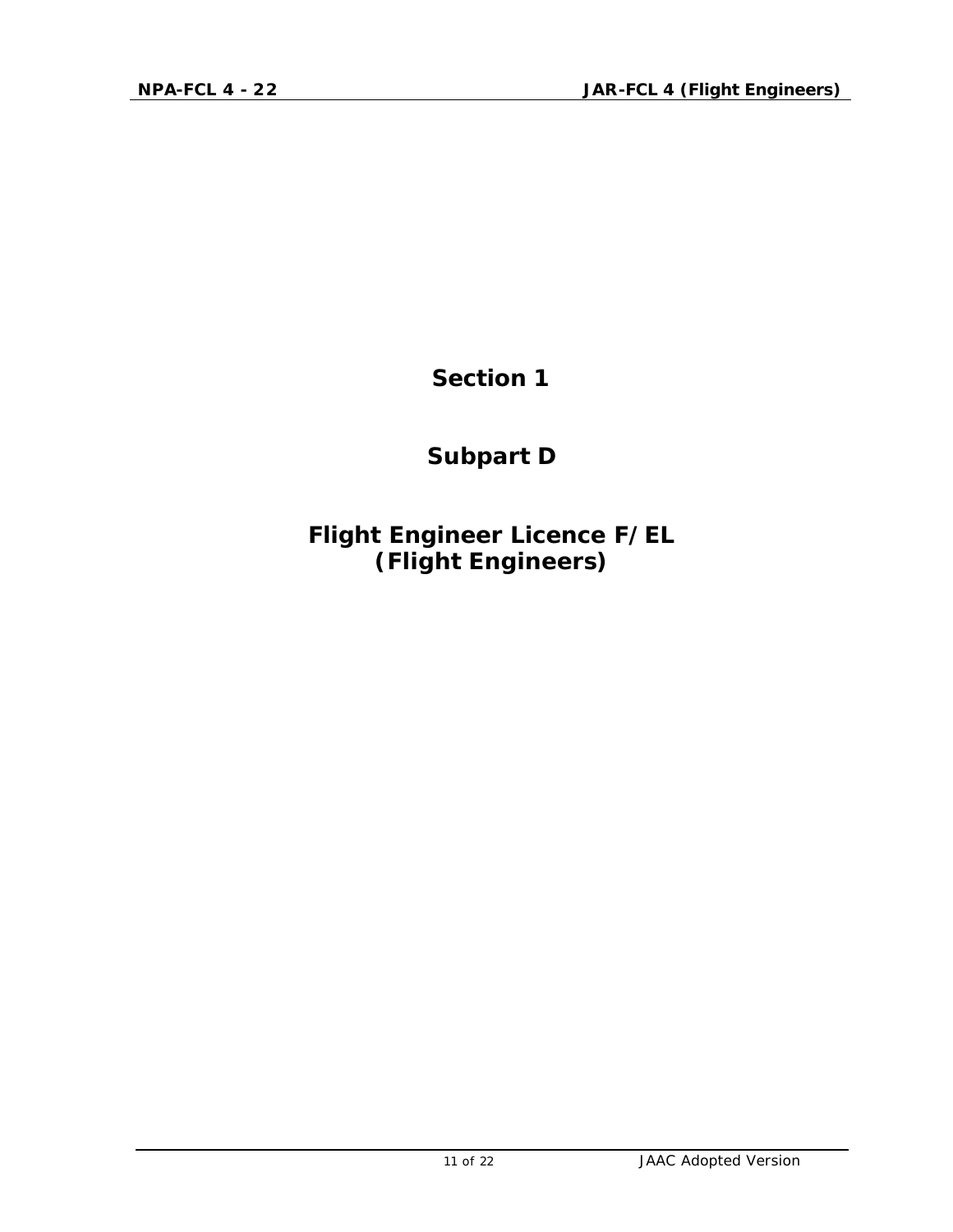#### **JAR-FCL 4.150 Privileges and conditions**

*Adjustment of paragraph (b)* 

(b) Conditions. An applicant for a F/EL who has complied with the conditions specified in JAR-FCL 4.140, 4.145 and 4.160 through 4.170 shall have fulfilled the requirements for the issue of a F/EL containing *including at least* the type rating for the aeroplane used on *in* the skill test.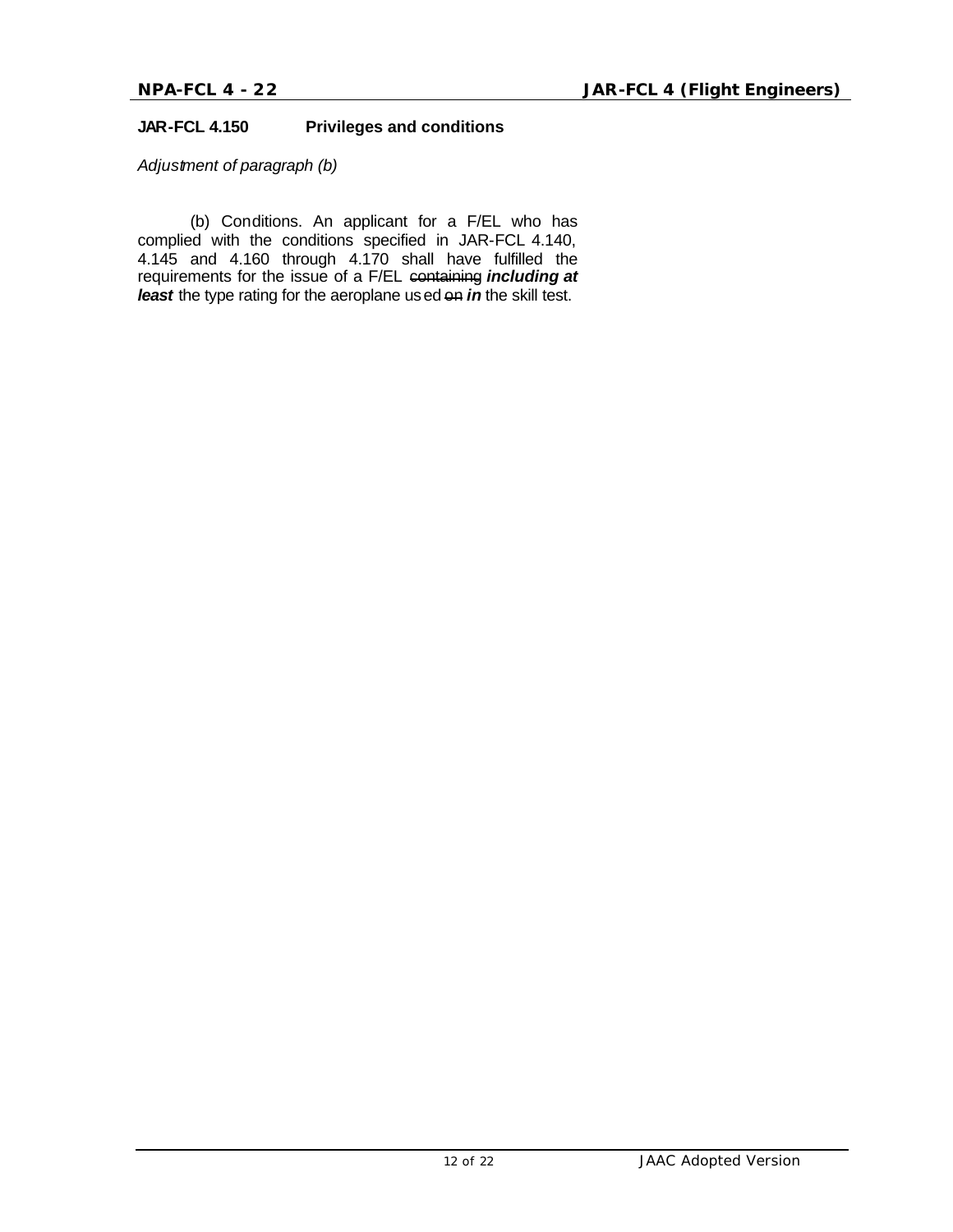**Subpart F**

**TYPE RATINGS (Flight Engineers)**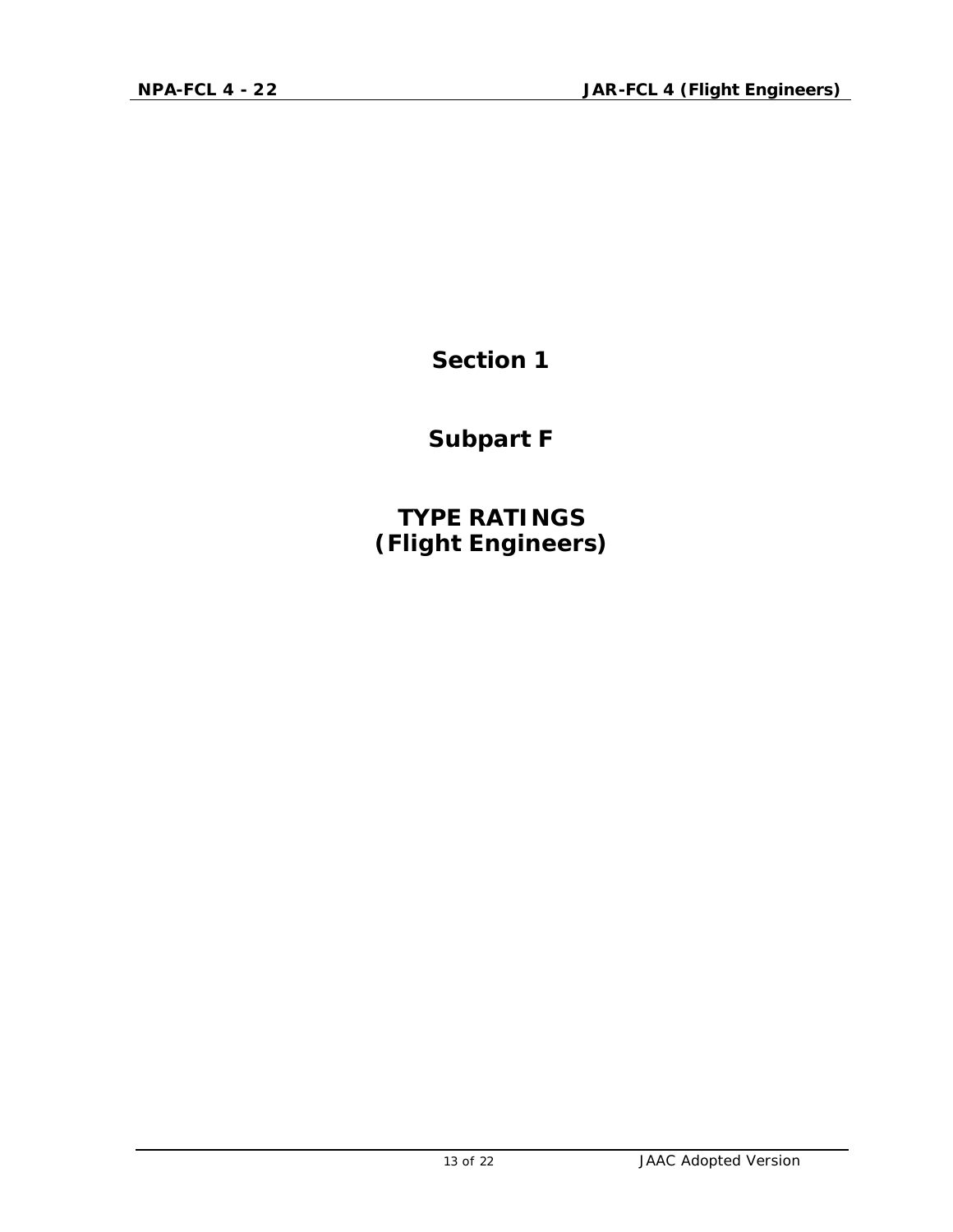#### **Appendix 2 to JAR-FCL 4.240**

**Content of the F/E Type rating/Training/Skill Test and proficiency check on multi-pilot aeroplanes requiring a minimum crew of three**

*Amendment to paragraph 1 and item 1,2*

#### 1 The following symbols mean:

- $F/E =$  Trained for the issue of a type rating as applicable.
- X = Flight Simulators shall be used for this exercise, if available, otherwise an aeroplane shall be used if appropriate for the manoeuvre or procedure.
- N/A = Not applicable for flight engineers.

#### *F/E# = the training shall be complemented by supervised aeroplane inspection*

|                                                                    |                                                                                       | <b>PRACTICAL TRAINING</b> |            |           |     |                            |                                | ATPL/TYPE-RATING<br><b>SKILL TEST/PROF</b><br><b>CHECK</b> |  |
|--------------------------------------------------------------------|---------------------------------------------------------------------------------------|---------------------------|------------|-----------|-----|----------------------------|--------------------------------|------------------------------------------------------------|--|
| <b>Manoeuvres/Procedures</b><br>(including Multi-Crew Cooperation) |                                                                                       |                           |            |           |     | Instructor's<br>initials   | Chkd in                        | Examiner's<br>initials                                     |  |
|                                                                    |                                                                                       | <b>OTD</b>                | <b>FTD</b> | <b>FS</b> | A   | when training<br>completed | <b>FS</b><br>A                 | when<br>test<br>completed                                  |  |
| <b>SECTION 1</b>                                                   |                                                                                       |                           |            |           |     |                            |                                |                                                            |  |
| 1                                                                  | <b>Flight preparation</b>                                                             |                           |            |           |     |                            |                                |                                                            |  |
| 1.1                                                                | Performance calculation                                                               | F/E                       |            |           |     |                            |                                |                                                            |  |
| 1.2                                                                | Aeroplane ext. visual inspect.;<br>location of each item and<br>purpose of inspection | <i>F/E#</i>               |            |           | F/E |                            | M<br>if<br>aircraft<br>is used |                                                            |  |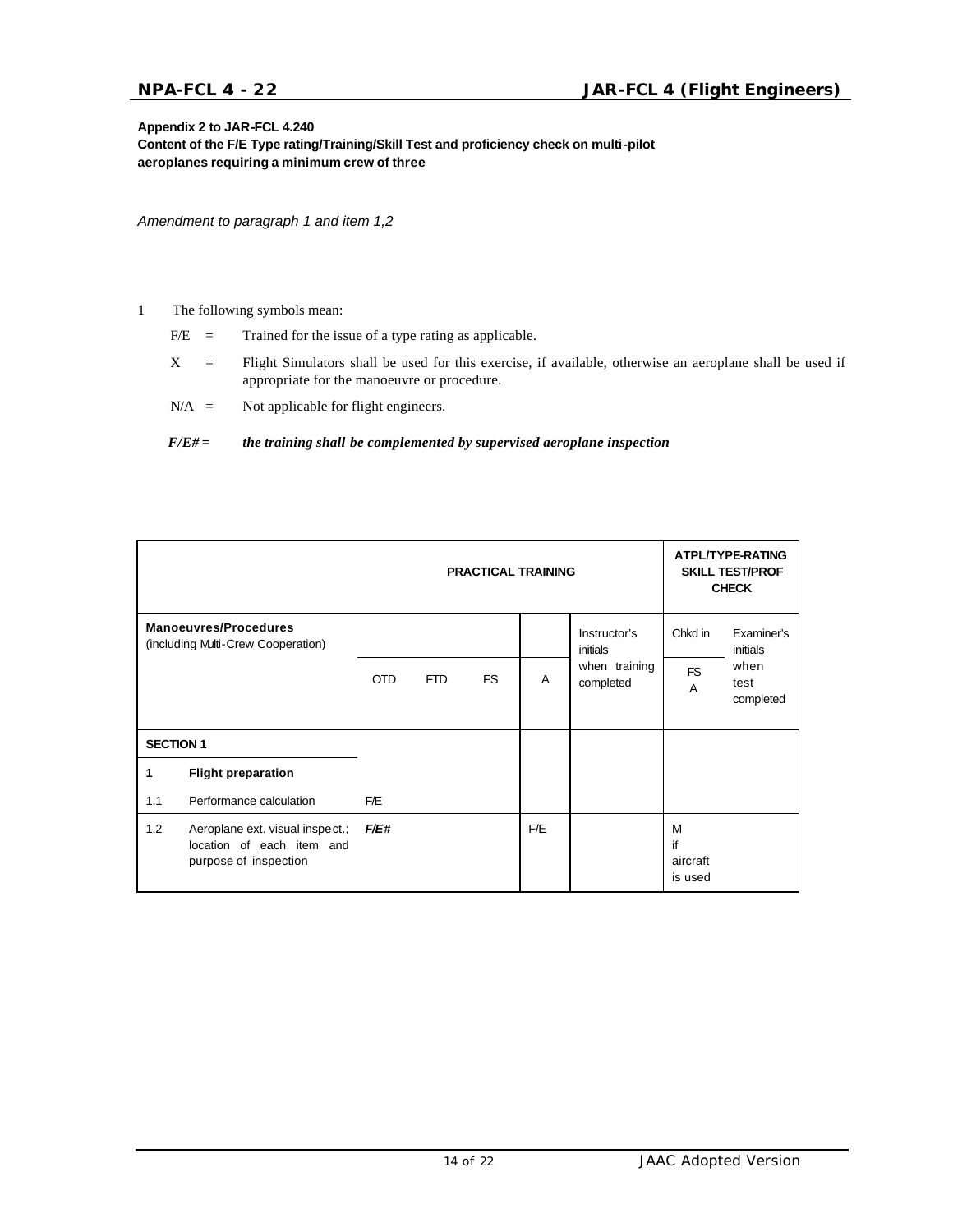**Subpart H**

### **INSTRUCTORS RATINGS (Flight Engineers)**

*Amendment to the title*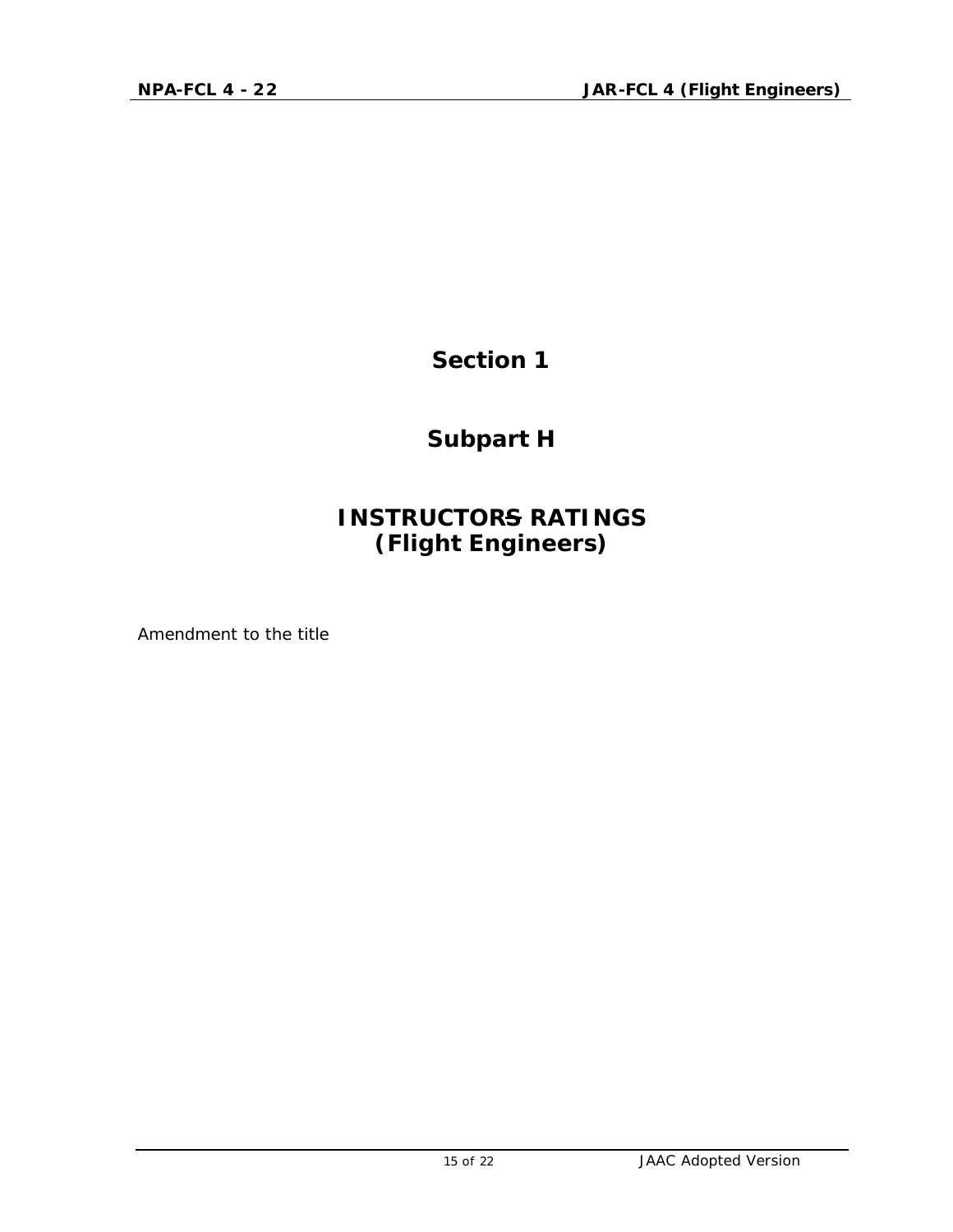#### **JAR–FCL 4.410 SFI(E) – Requirements**

*Amendment to paragraph (a)(7)*

(7) *(i)* have completed within a period of 12 months, preceding the application, at least three route sectors as an observer on the flight deck of the applicable type or similar type as agreed by the Authority*, or*

*(ii) have completed within a period of 12 months, preceding the application, at least 2 LOFT based simulator sessions conducted by qualified flight crew as an observer on the flight deck of the applicable type or similar type as agreed by the Authority. These simulator sessions shall include:*

> *(A) flight between 2 different airports of at least 2 hours duration each, and (B) associated pre-flight planning and de-briefing.*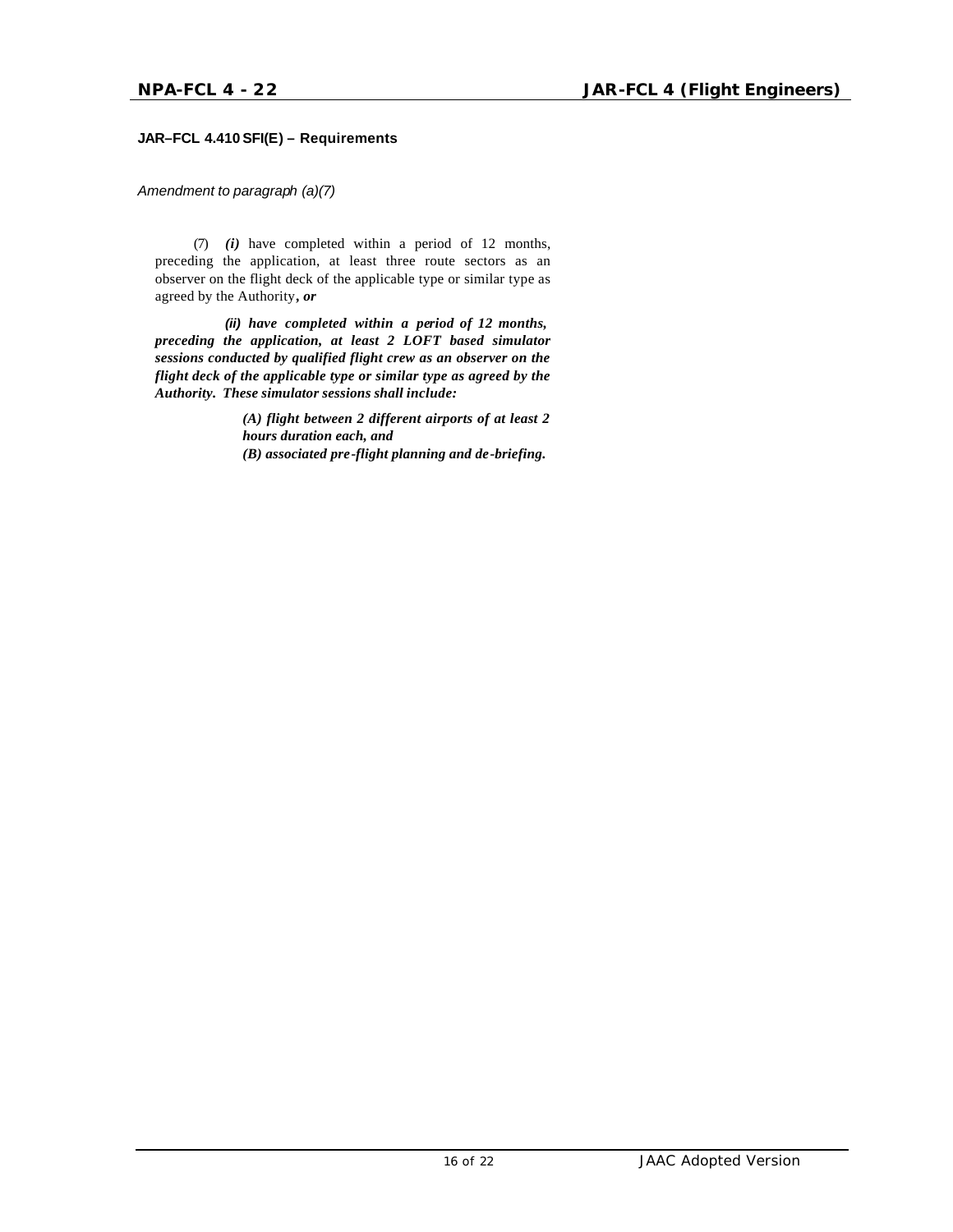**Subpart I**

**EXAMINERS (Flight Engineers)**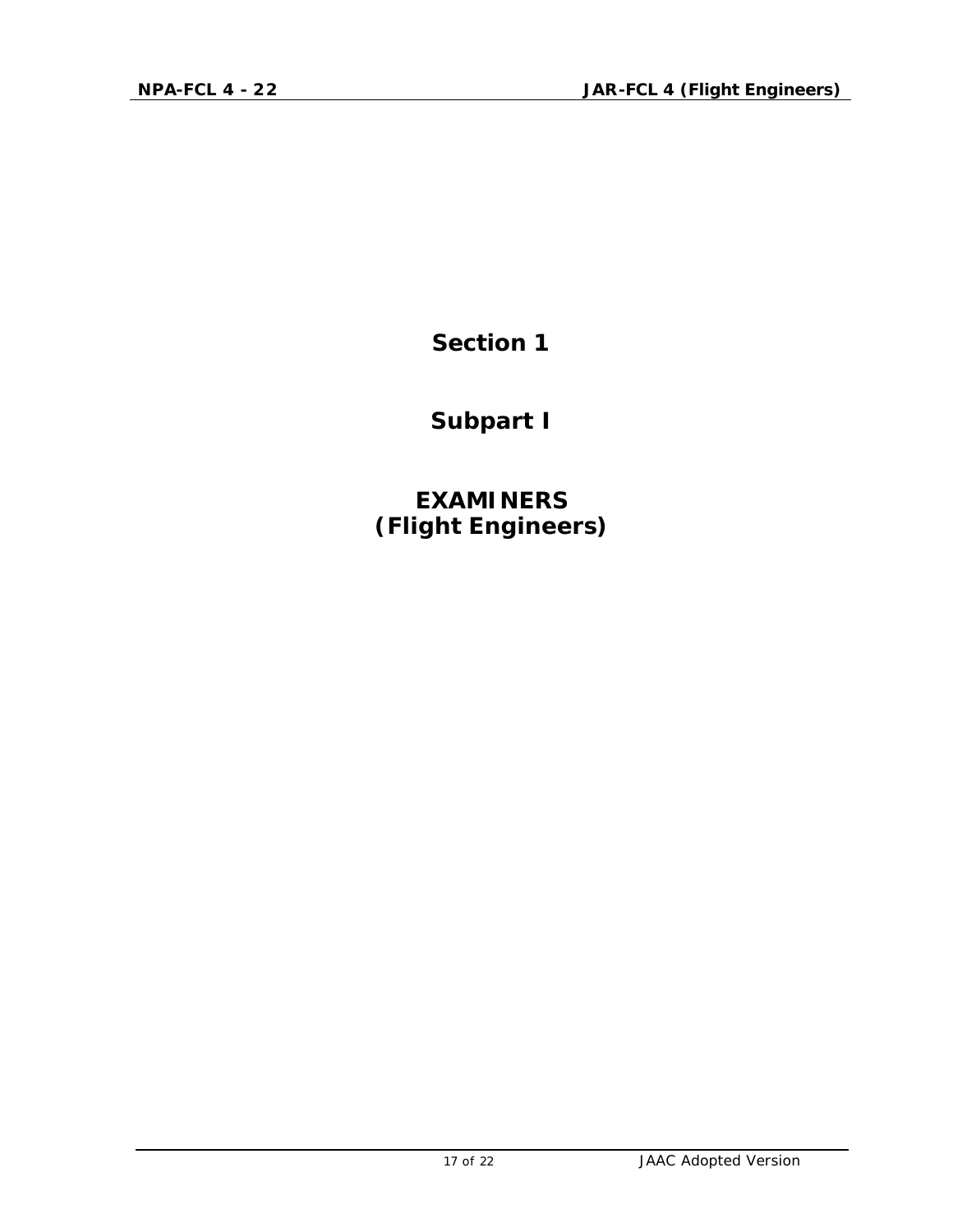#### **JAR-FCL 4.425 Examiners - General**

*Amendment of paragraph (a) (2)*

- (a) *Pre-requisites*
	- $(1)$  ....

(2) Examiners shall be qualified to act as flight engineer of the aircraft during a skill test or a proficiency check*, unless otherwise specified,* and shall meet the applicable experience requirements set out in JAR**-**FCL 4.370. Where no qualified examiner is available, at the discretion of the Authority, examiners/inspectors may be authorised without meeting the relevant type rating requirements as mentioned above.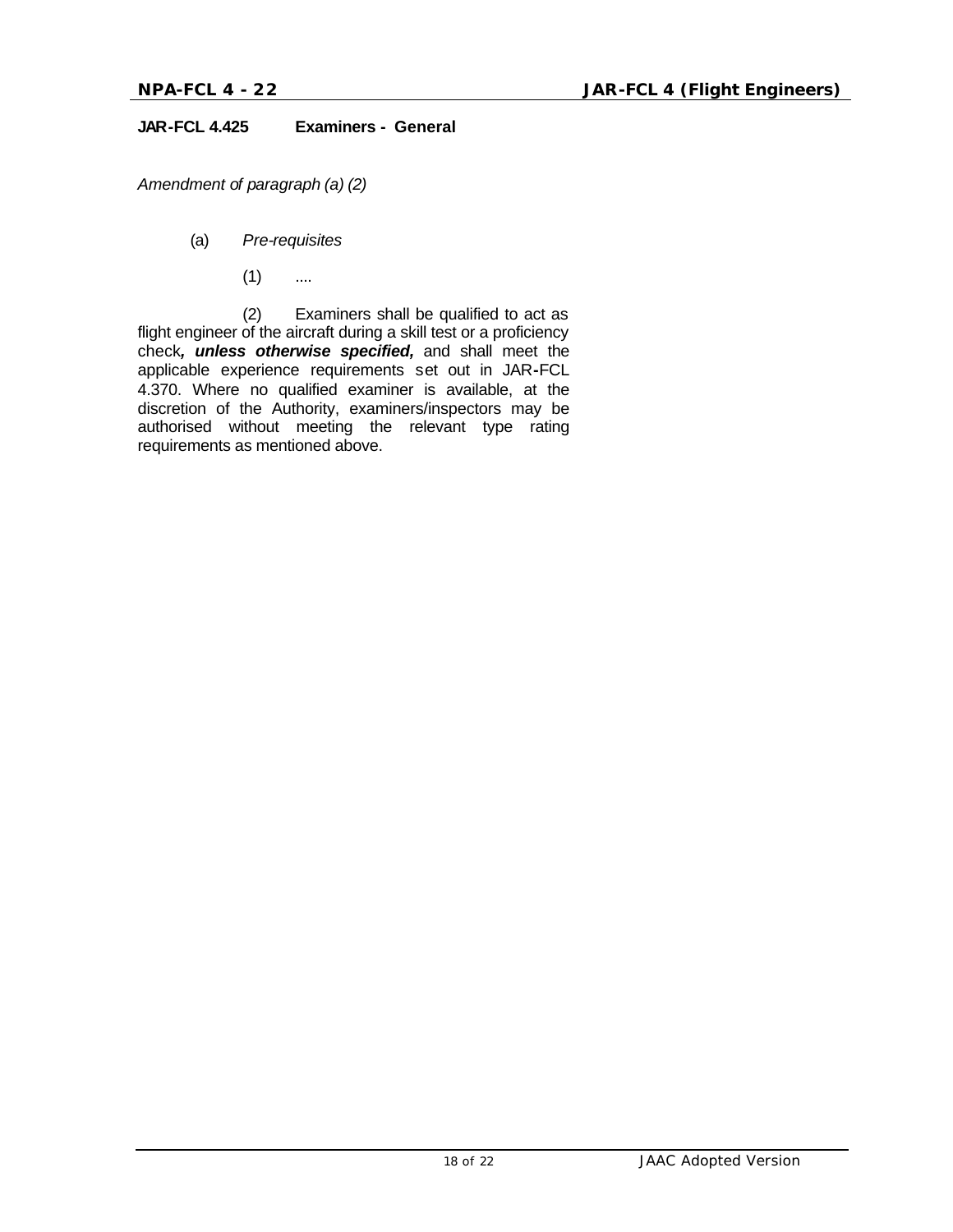#### **JAR-FCL 4.440 Flight engineer examiner (TRE(E) - Privileges / Requirements**

*Editorial changes* 

The privileges of a TRE(E) are to conduct:

(a) Skill tests for the issue of flight engineer licence*s* and type ratings; *and*

(b) proficiency checks for revalidation or renewal of a *flight engineer* type rating*s*,

provided *that* the examiner has completed not less than 1500 hours flight time as a flight engineer on a multi-pilot aeroplane*s* operated with a flight crew including a F/E and holds a TRI(E) authorisation.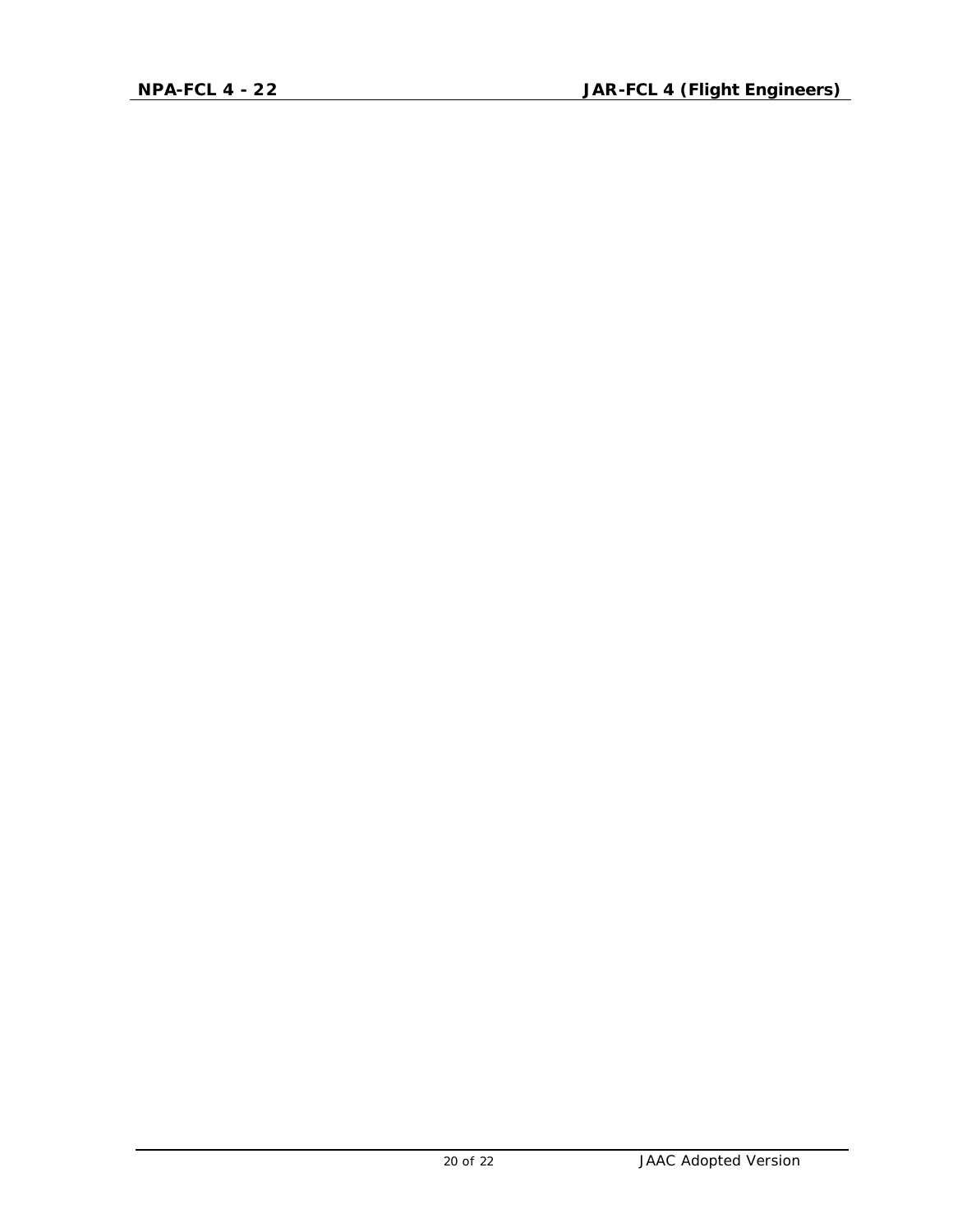### **Subpart A**

### **GENERAL REQUIREMENTS**